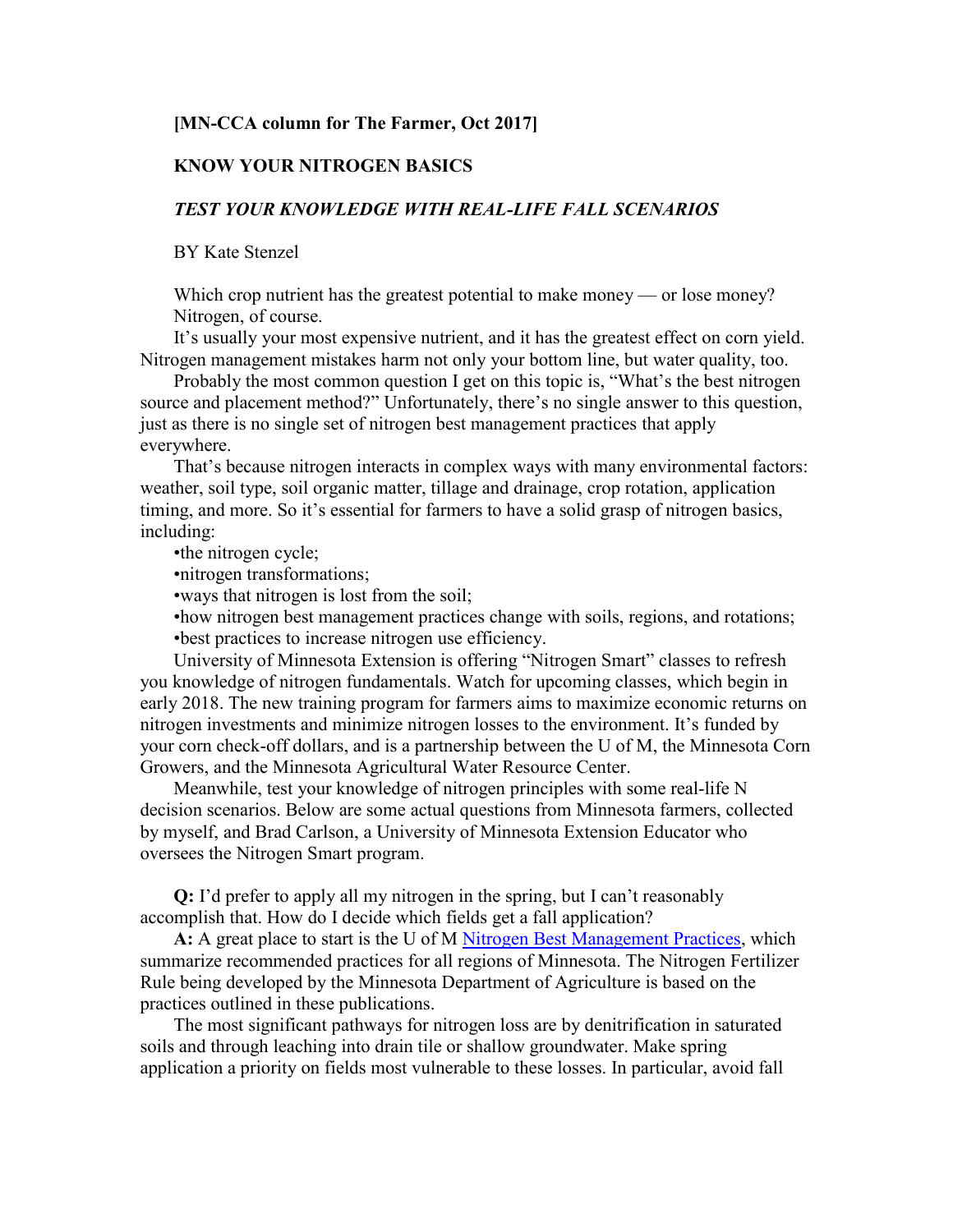application on undrained soils that stay wet for a long time and lighter-textured soils that allow fast water movement through the soil.

**Q:** According to the U of M's Best Management Practices, fall anhydrous ammonia (AA) application with a nitrification inhibitor is an acceptable practice in Rice County but not in adjacent Goodhue County. Yet the soils on my Goodhue County farm are about the same as those in eastern Rice County. How should I apply the BMPs?

**A:** Best Management Practices are intended to be broad guidelines. Growers must understand their soils and manage each field accordingly. Your certified crop adviser can help you understand which practices are acceptable in each field, and what the risks are.

Another resource for making nitrogen application timing decisions is the Minnesota Department of Agriculture's [Vulnerable Groundwater Areas Map,](http://www.mda.state.mn.us/chemicals/fertilizers/nutrient-mgmt/nitrogenplan/mitigation/wrpr/wrprpart1/vulnerableareamap.aspx) which shows areas at high risk for N leaching.

**Q:** I farm in west central Minnesota, where fall urea application is considered an acceptable practice. But it's been a very wet fall. Is it still okay to apply urea?

**A:** This is not recommended. Urea converts quickly to nitrate-N, the form of nitrogen that is susceptible to leaching or denitrification in wet soil. In addition, the urea molecule has a neutral charge, so it can move in wet soil even before conversion to ammonium and nitrate.

Carlson notes that recent University of Minnesota research is showing that in southwestern Minnesota — where fall urea application has been considered an acceptable practice with risk — yields suffer when urea is applied in the fall, compared to spring. So, "We are not recommending fall urea application all the way across Minnesota, from the Iowa border up to Morris," Carlson says.

**Q:** I applied all my nitrogen as anhydrous ammonia in the fall, after the soil temperature at 6 inches fell below 50 degrees F. But then it got very wet, and the soil didn't freeze. Is my N gone?

**A:** Conversion of AA to nitrate-N slows considerably — but does not completely stop — when soil temperatures are below 50 degrees. That's why you should always wait to apply fall AA until soil temperatures are consistently below 50 degrees. Remember that ammonia does not leach or denitrify, so as long as the ammonia has not converted to nitrate, it is not subject to loss. I also recommend the use of a nitrification inhibitor to protect your fall AA investment.

*Stenzel is a certified crop consultant for Central Farm Service in Owatonna, where she leads the NitrateNow program. She also has 4R Nutrient Specialist and Sustainability Specialist CCA certifications, and serves on the board of directors of the Minnesota Certified Crop Advisers. Find information and links to Minnesota CCAs at [http://www.mcpr-cca.org](http://www.mcpr-cca.org/)*

## **Key points**

•Nitrogen management mistakes harm profits and the environment.

•Nitrogen BMPs vary by region, soil type, and other variables.